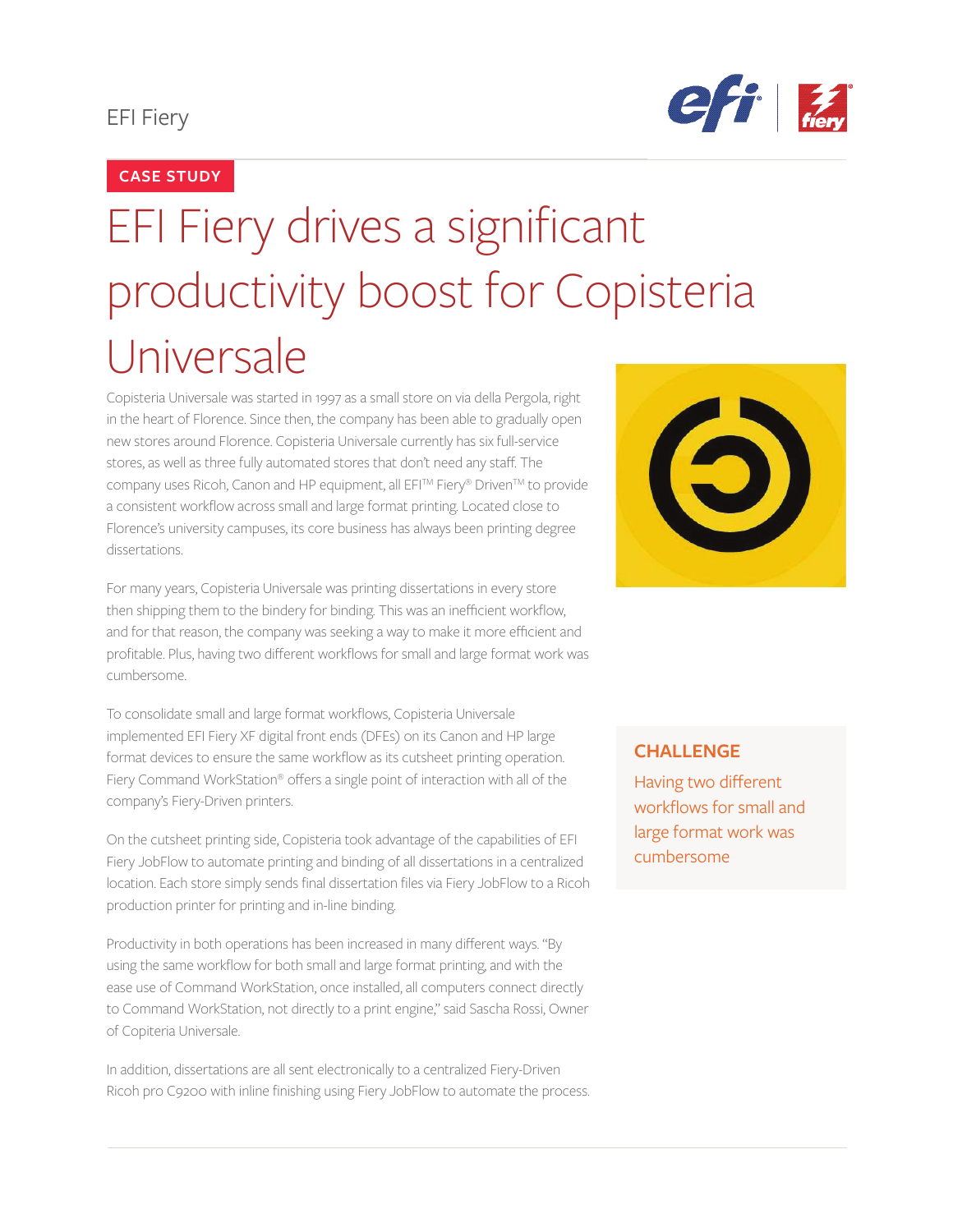

Copisteria Universale is a commercial printer founded in 1997 as a small store on via della Pergola, right in the heart of Florence. The company runs its business with transparency and structured process. Located close to Florence's university campuses, its core business has always been printing degree dissertations.

https://www.copisteriauniversale.it/ tel. 055.2466.522



*Florence. Copisteria Universale currently has six full-service stores, as well as three fully automated stores that don't need any staff. The company uses Ricoh, Canon and HP equipment, all EFI Fiery Driven to provide a consistent workflow across small and large format printing.*

This process efficiently and accurately produces printed, bound dissertations, consolidating all dissertation printing in one location, freeing other locations to handle other types of work, a significant productivity boost for the business.

#### Smooth Dissertation Workflow

After many years of trying to achieve the smoothest workflow possible for printing and binding dissertations, we discovered that, instead of printing the paper copies

### **SOLUTION**

"We could establish a centralized printing and binding facility, sending digital copies from each of our stores using EFI Command WorkStation and EFI Fiery JobFlow." SASCHA ROSSI, OWNER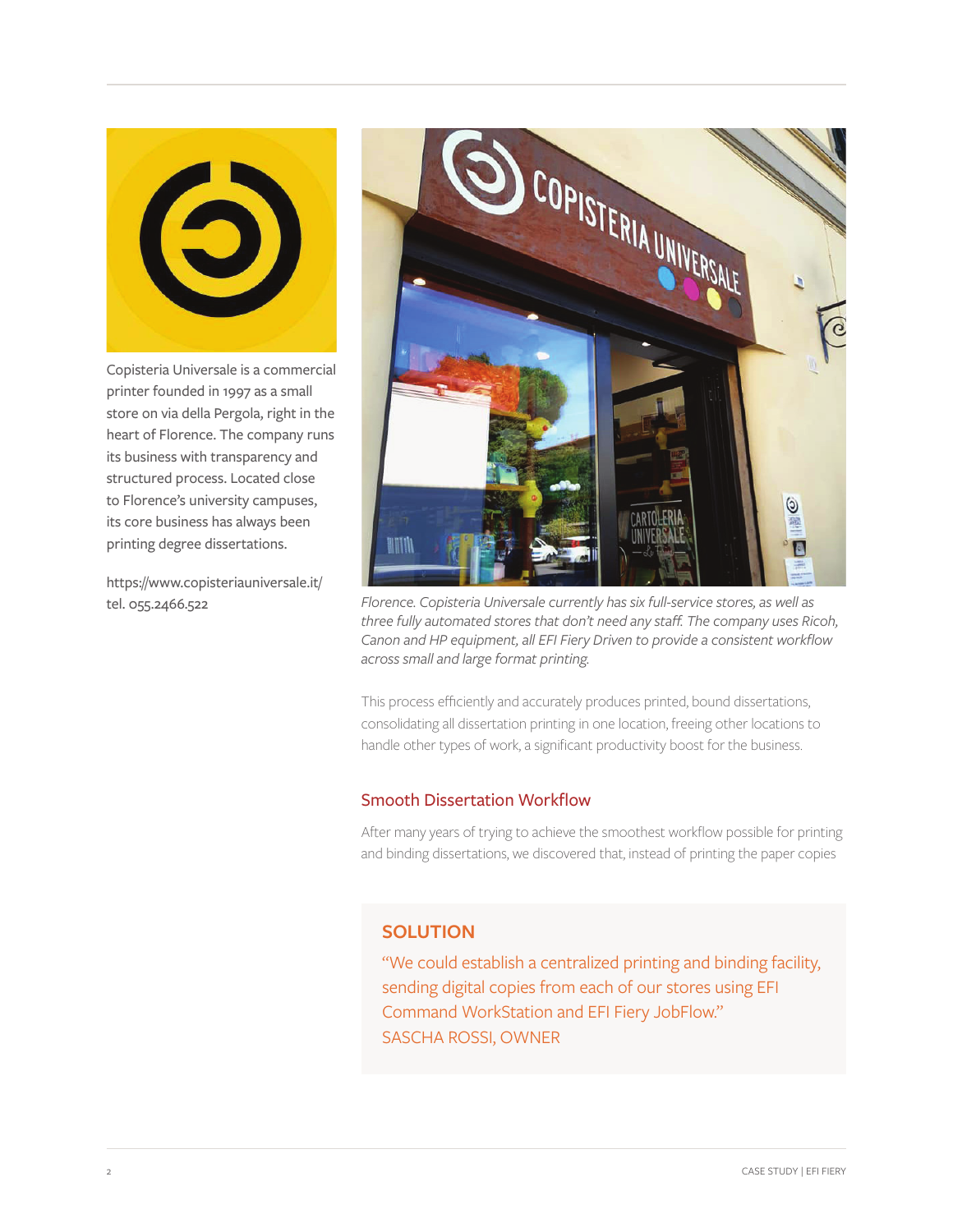in every store and then sending them to the bindery to get bound, we could establish a centralized printing and binding facility, sending digital copies from each of our stores using Command WorkStation and Fiery JobFlow," said Rossi.

Rossi points out that not only is transporting paper copies around Florence is time-consuming, but these paper copies can easily be damaged in transit. "By producing all our dissertation work on our Ricoh pro C9200 printer with in-line binding, we not only eliminate potential damage to printed copies but also significantly speed up the process." The centralized facility produces as much work as a single shop, all of which is controlled via Fiery Command **WorkStation** 

Once files are sent, JobFlow does the rest of the work – preflighting files, distinguishing black & white pages from color pages, and otherwise preparing the files for printing and binding. Rossi adds, "Without any extra work processes, every store can simply send the print proof to the queue, which I can manage from one centralized point in Command WorkStation. Then all that's left for me to do is click a button and, as if by magic, the dissertation will be printed and bound.

#### Wide Format Wizardry

Rossi also leverages the capabilities of EFI Fiery in his wide format operation. He comments, "My key requirement has always been to be able to easily take what I can see on the

computer screen and accurately replicate it at the printer. This is where challenges sometimes occur. Because, while I can upgrade the printers, the computer available where I work is not always fast enough to provide the pace of printing I need."

In looking to solve this challenge, Rossi discovered he could use Fiery XF DFEs with all of his wide format printers. "This offered me not just one benefit, but two," says Rossi. "First, it uses the same workflow as the small-format printing. So, whether I needed to print one book or 30 posters, I can follow the same process. Secondly, it resolves the root problem of having to install software on every computer. Since the Command WorkStation program is free to download, all I need is to install it on any computer anywhere in any of our print center stores — instead of needing to dedicate computers in each store as a print server." Using this workflow also means that the hard work of processing files for printing is offloaded to the Fiery DFEs, also eliminating the need to continually upgrade computing workstations across the network.

#### **RESULT**

"Now I – and all my store managers – can do this ourselves. This is another savings in time and money!" SASCHA ROSSI, OWNER